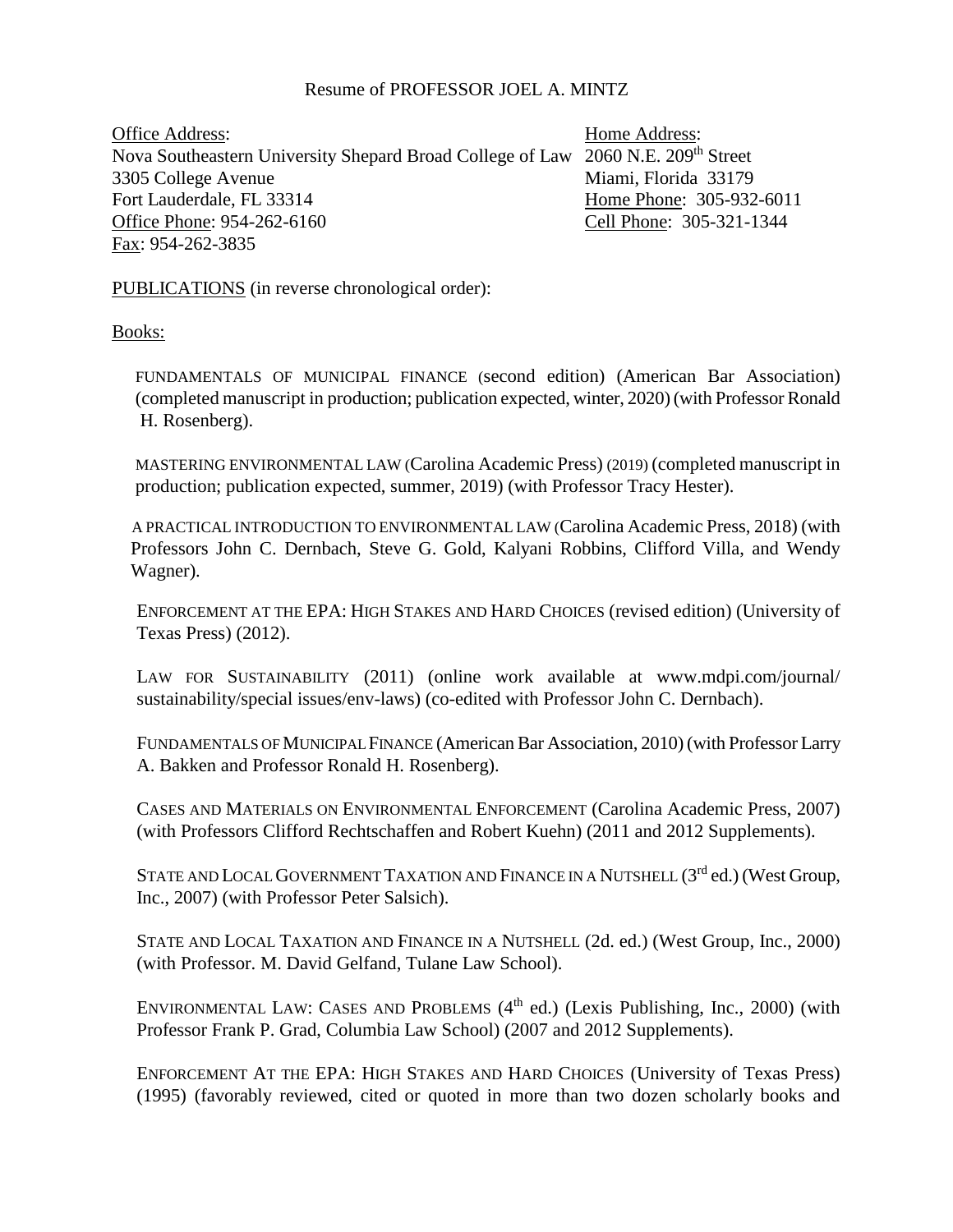journals).

STATE AND LOCAL GOVERNMENT ENVIRONMENTAL LIABILITY (Clark, Boardman, Callaghan 1994) (extensively supplemented, on an annual basis, 1995 to present).

#### Book Contributions:

 Chapter on *Negotiation and Settlement of Environmental Enforcement Cases* in Lee Paddock, ed., ENCYCLOPEDIA OF ENVIRONMENTAL ENFORCEMENT (Edward Elgar Publishing Company, 2017)

Chapter on *Lessons from EPA's Enforcement History for Next Generation Environmental Compliance* in NEXT GENERATION ENVIRONMENTAL COMPLIANCE (Environmental Law Institute, 2014).

Contributing author, John C. Dernbach, ed., ACTING AS IF TOMORROW MATTERS: ACCELERATING THE TRANSITION TO SUSTAINABILITY (Island press, 2012) (forthcoming).

Chapter on *Enforcement* in THE LAW AND POLITICS OF SUSTAINABILITY (Berkshire Publishing Company, 2011).

Chapter titled *Few Changes and Little Progress: U.S. Hazardous Waste Management and Sustainable Development in the Past Five Years*, in John C. Dernbach, ed., AGENDA FOR A SUSTAINABLE AMERICA (Environmental Law Institute, 2009).

Chapter on *Reforming the National Environmental Policy Act*, in CPR FOR THE ENVIRONMENT: BREATHING NEW LIFE INTO THE NATION=S MAJOR ENVIRONMENTAL STATUTES (Center for Progressive Reform, 2007).

Contributing author, Christopher H. Schroeder and Rena Steinzor, eds., A NEW PROGRESSIVE AGENDA FOR PUBLIC HEALTH AND THE ENVIRONMENT (Carolina Academic Press, 2005).

Contributing author, CONTAMINANTS IN THE SUBSURFACE: SOURCE ZONE ASSESSMENT AND REMEDIATION (National Academies Press, 2005).

Chapter on *Civil Enforcement* in Michael Gerrard, ed., PRACTICE GUIDE TO ENVIRONMENTAL LAW (Matthew Bender, Inc., 2004).

Chapter on *Enforcement of Environmental Laws* in POLLUTION A TO Z (MacMillan, 2003).

Chapter on *U.S. Hazardous Waste Management Policy and Sustainable Development* in STUMBLING TOWARD SUSTAINABILITY (Environmental Law Institute, 2002).

Essay on *Sales and Consumption Taxation* in THE OXFORD COMPANION TO AMERICAN LAW (Oxford University Press) (with Professor M. David Gelfand, Tulane University Law School) (2002).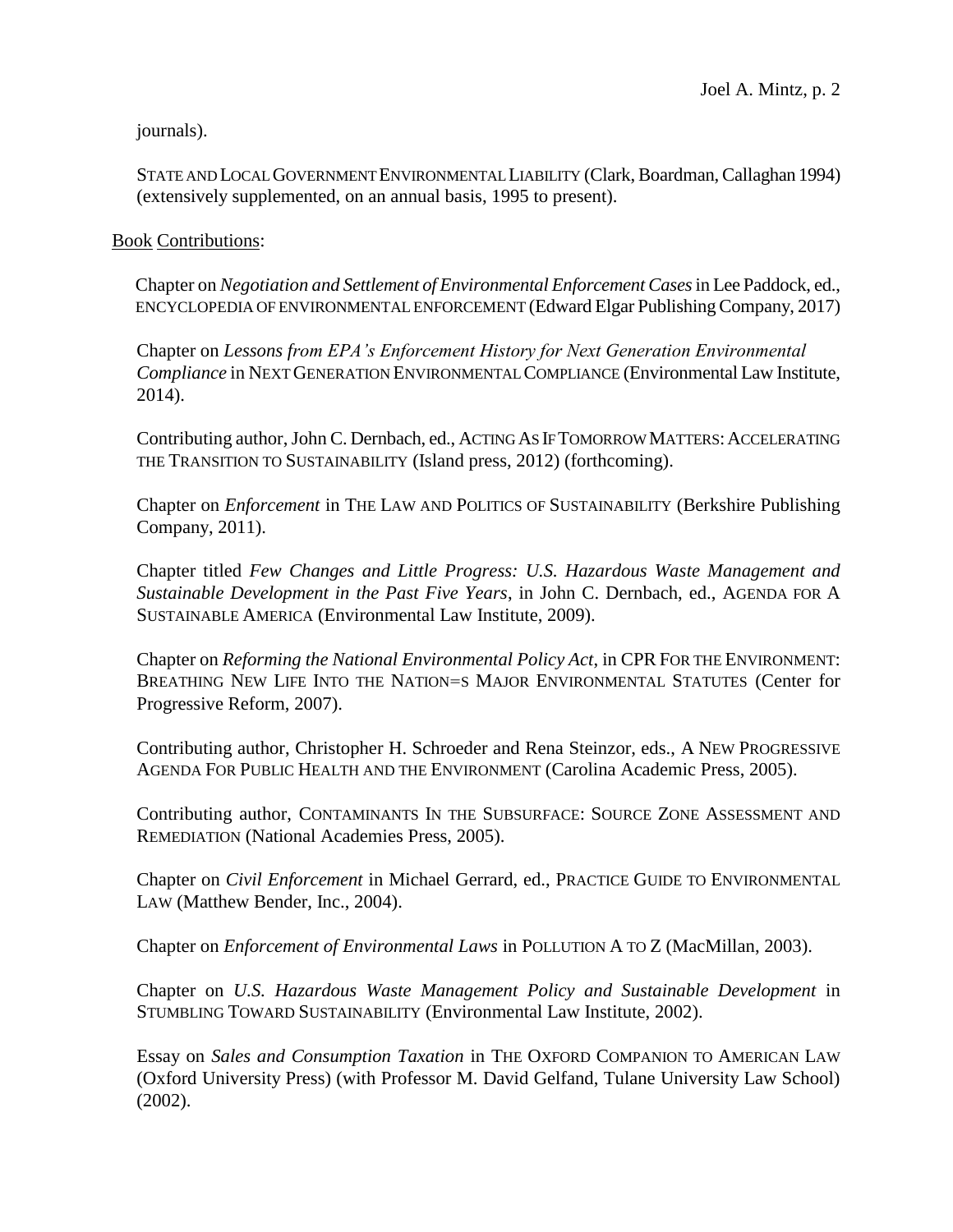Chapter on *Potential Liabilities of Governments and Other Entities*, in M.D. Gelfand, ed., STATE AND LOCAL GOVERNMENT DEBT FINANCING (West Group, Inc., 1998) (supplemented annually since publication).

Chapter on *Federal Environmental Regulation*, in FLORIDA REAL ESTATE TRANSACTIONS (Matthew Bender, Inc., 1989).

# Law Review and Journal Publications:

 *Civil Service Resistance at the EPA—A Response to Jennifer Nou,* 94 Chicago-Kent L. Rev. 615 (2019).

 *The President's "Two for One" Executive Order and the Interpretation Mandate of the National Environmental Policy Act: A Legal Constraint on Presidential Power,* 87 U.M.K.C. L. Rev. 681 (spring, 2019).

 *Remarks of Joel A. Mintz at U.S. Department of Justice Symposium on the Future of Environmental Enforcement,* 47 Envt'l. L. Rptr. 10206 (March, 2017) (self-edited from transcript).

 *Running on Fumes: The Development of New EPA Regulations in an Era of Scarcity,* 46 Envt'l. L. Rptr. 10510 June, 2016).

 *Thinking Beyond Gridlock: Towards a Consistent Statutory Approach to Environmental Enforcement,* 46 Environmental Law 241 (2016).

*Restating Environmental Law,* 40 Columbia J. Envt'l. L. 1 (2015) (with Professors Robert Percival, Victor Flatt, Irma Russell and Tracy Hester).

 *Time for a Restatement,* 32 Envt'l. Forum 38 (January/February, 2015*) (*with Professors Robert Percival, Victor Flatt, Irma Russell and Tracy Hester)

 *Measuring Environmental Enforcement Success: The Elusive Search for Objectivity*, 44 Envt'l L. Rptr. 10751 (September, 2014).

Book Review of Thomas O'McGarity, FREEDOM TO HARM: THE LASTING LEGACY OF THE LAISSEZ-FAIRE REVIVAL, 64 J. Legal Educ. 136 (August, 2014).

*Assessing National Environmental Enforcement: Some Lessons from the United States' Experience*, XXVI Georgetown International Environmental L. Rev. 1 (fall, 2013) (re-published in Ludwig Kramer, ed., ENFORCEMENT OF ENVIRONMENTAL LAW (Edward Elgar Publishing Company, 2016).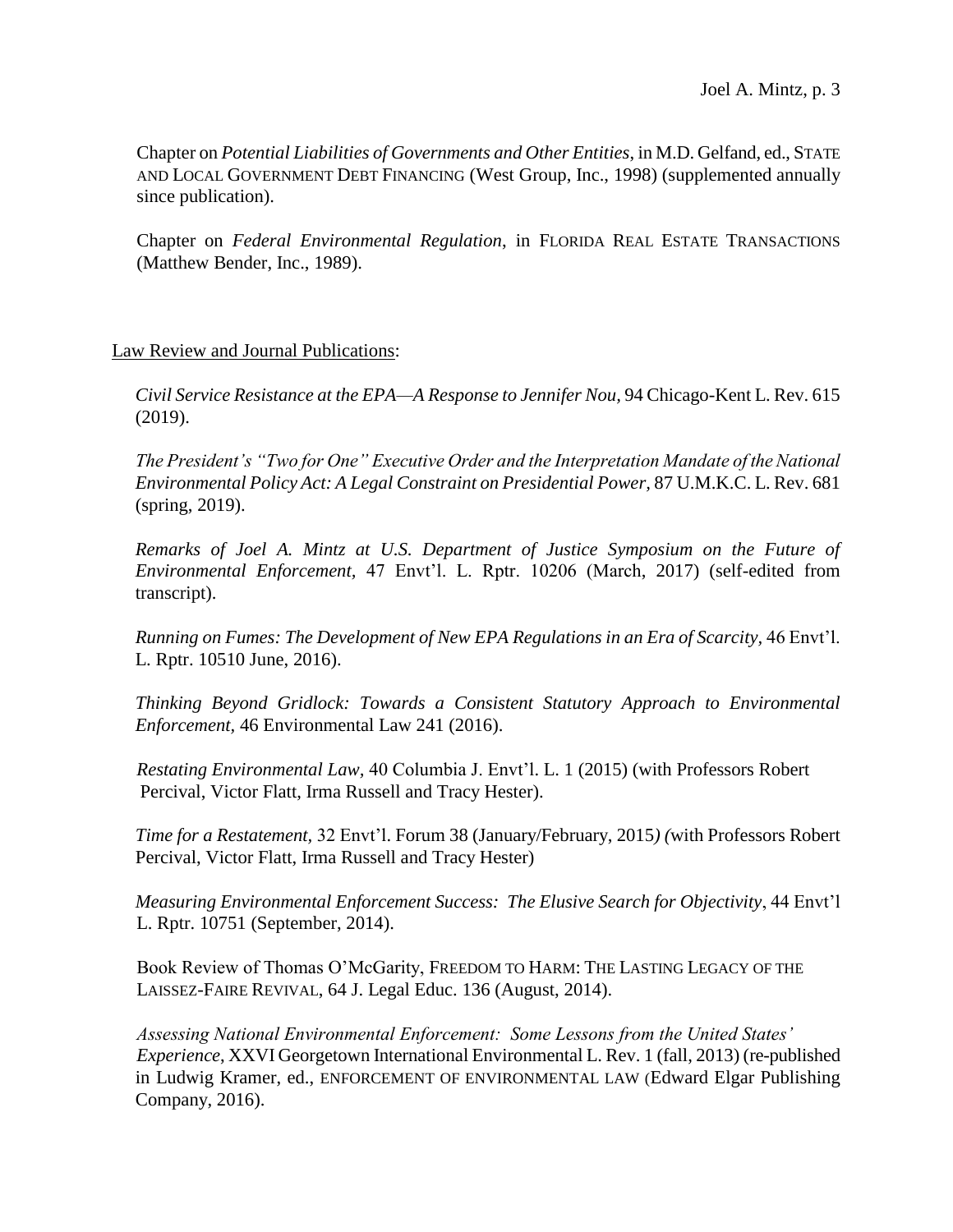*Sackett v. EPA and Judicial Interpretations of Environmental Statutes: What Role for NEPA?* 42 ENVIRONMENTAL LAW 1027 (2012).

*EPA Enforcement of CERCLA: Historical Overview and Recent Trends*, 41 SW L. Rev. 645 (2012).

*Diversity, Specificity, and Environmental Policymaking: An Introduction*, 35 Nova L. Rev. 583 (Summer, 2011).

*Throwing Precaution to the Wind: NEPA and the Deepwater Horizon Blowout*, 2 GEORGE WASHINGTON JOURNAL OF ENERGY AND ENVIRONMENTAL LAW 62 (2011) (with Zellmer and Glicksman).

*Stephanie Aleong: A Brief Recollection and Tribute*, 34 Nova L. Rev. 587 (Summer, 2010).

Book review of Mary K. Doyle and Cynthia Drew, LARGE SCALE ECOSYSTEM RESTORATION (Island Press, 2008).

Book review of Karl Boyd Brooks, BEFORE EARTH DAY: THE ORIGINS OF AMERICAN ENVIRONMENTAL LAW, 1945-1970 (Kansas University Press, 2008), 50 J. AMERICAN LEGAL HISTORY, 2010.

*Presidential Leadership and the Challenge of Global Climate Change*, 39 ENVT=L. L. RPTR. 10045 (January, 2009).

*Taking Congress=s Words Seriously: Towards A Sound Construction of NEPA=s Long Overlooked Interpretation Mandate*, 38 ENVIRONMENTAL LAW 1031 (fall, 2008).

*A Memorial Salute to David Gelfand*, 80 TULANE L. REV. 1585 (2006).

*Some Thoughts on the Interdisciplinary Aspects of Environmental Enforcement*, 36 ENVT=L. L. RPTR. 10495 (July, 2006).

*David Gelfand: A Tribute*, 37 THE URBAN LAWYER 641 (fall, 2005).

.

*Has Industry Captured the EPA?: Appraising Marver Bernstein=s Captive Agency Theory After Fifty Years*, 17 FORDHAM ENVT=L. L.REV. 1 (2005) (identified by Land Use and Environmental Law Review, following peer review, as one of the 5 best U.S. law review articles of the year regarding environmental law, and published therein with permission).

*ANeither the Best of Times Nor the Worst of Times@: EPA Enforcement During the Clinton Administration*, 35 ENVT=L L. RPTR. 10390 (June, 2005) (identified by Land Use and Environmental Law Review, following peer review, as one of 10 best U.S. law review articles of the year regarding environmental law).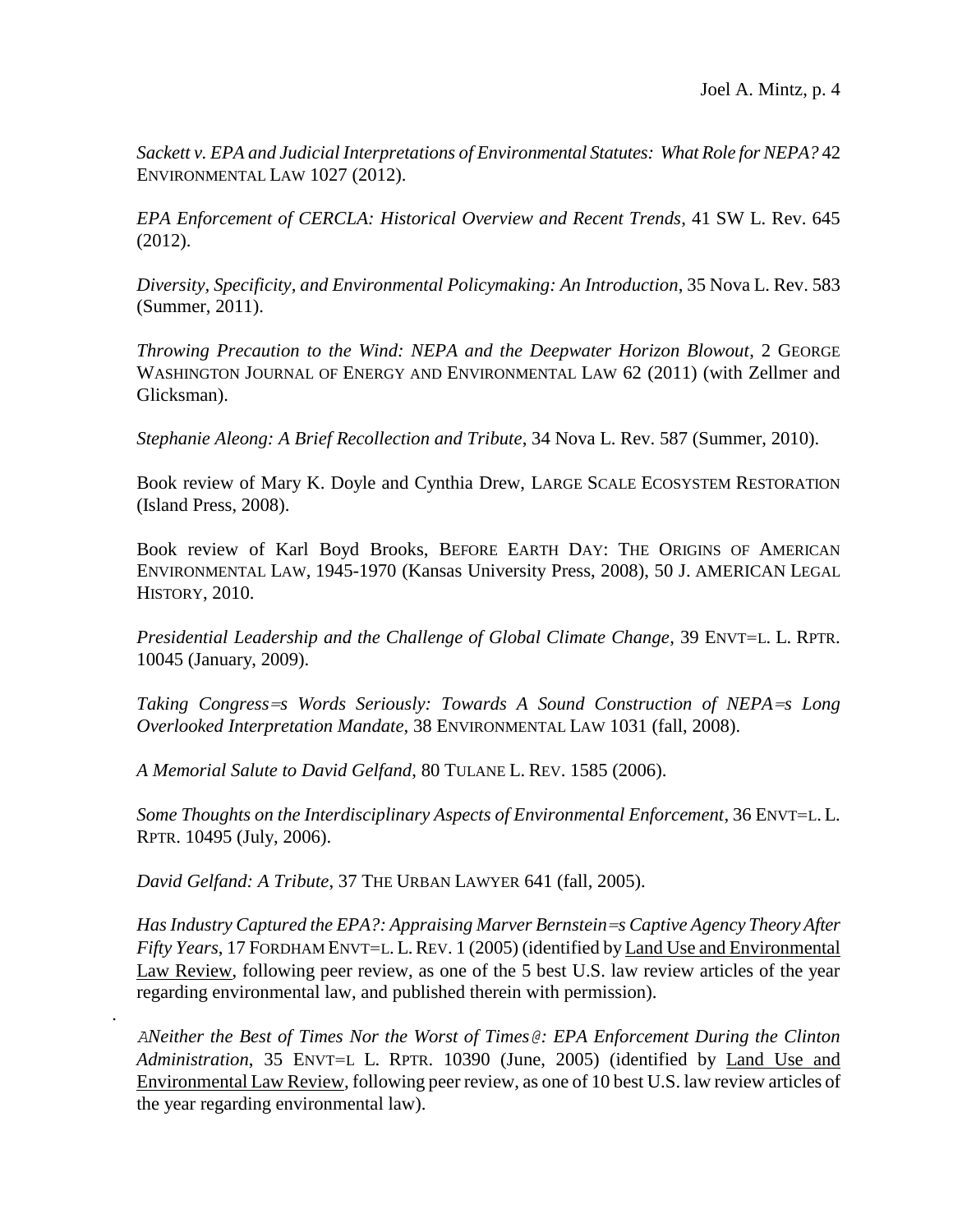*Treading Water: A Preliminary Assessment of EPA Enforcement During the Bush II Administration*, 34 ENVT=L. L. RPTR. 10912 (October, 2004).

*Some Thoughts On the Merits of Pragmatism As a Guide For Environmental Protection*, 31 BOSTON COLLEGE ENV. AFF. L. REV. 1 (2004).

*The Uncertain Future Path of Environmental Enforcement and Compliance: A Book Review Essay Regarding Clifford Rechtschaffen and David L. Markell, REINVENTING ENVIRONMENTAL ENFORCEMENT AND THE STATE-FEDERAL RELATIONSHIP*, 33 ENVIRONMENTAL LAW 1093 (2003).

*New Loopholes or Minor Adjustments?: A Summary and Evaluation of the Small Business Liability Relief and Brownfields Revitalization Act*, 20 PACE ENV. L. REV. 405 (2003).

*Where Do We Fit In?: U.S. Information Disclosure and Hazardous Waste Remediation Laws as Compared With the Policy Suggestions of the U.N. Environmental Program*, 33 ENVT=L. L. RPTR. 10694 (September, 2003).

*Enforcement Overfiling In the Federal Courts: Some Thoughts On the Post-Harmon Cases*, 21 VIRGINIA ENVIRONMENTAL LAW JOURNAL 425 (2003).

Is This The Best of All Possible Worlds?: A Book Review Essay on the Selective Skepticism of *Bjorn Lomberg*, 9 THE ENVIRONMENTAL LAWYER 307 (September, 2002).

*Seeking Prudent Policy in the Face of Uncertainty: Observations on an AALS Discussion of Global Climate Change*, 32 ENVT=L. L. RPTR. 10827 (July, 2002).

*Time to Walk the Walk: U.S. Hazardous Waste Management and Sustainable Development*, 32 ENVT=L.L.RPTR. 10307 (March, 2002) (identified in Land Use and Environmental Law Review, following peer review, as one of 15 best U.S. law review articles of the year regarding environmental law.).

*Two Cheers for Global POPs: A Summary and Assessment of the Stockholm Convention on Persistent Organic Pollutants*, 14 GEORGETOWN INTERNATIONAL ENVIRONMENTAL LAW REVIEW 319 (Winter, 2001).

*Commentary on Commenting: Thoughts and Observations Regarding Elizabeth D. Mullin* = THE *ART OF COMMENTING*, 31 ENVIRONMENTAL LAW 581 (2001).

*Whither Environmental Reform? Some Thoughts On A Recent AALS Debate*, 31 ENVT=L. L. RPTR. 10719 (June, 2001).

*Can You Reach New Greens If You Swing Old Clubs?: Underutilized Principles of Statutory Interpretation and Their Potential Applicability in Environmental Cases*, 7 THE ENVIRONMENTAL LAWYER 295 (2001).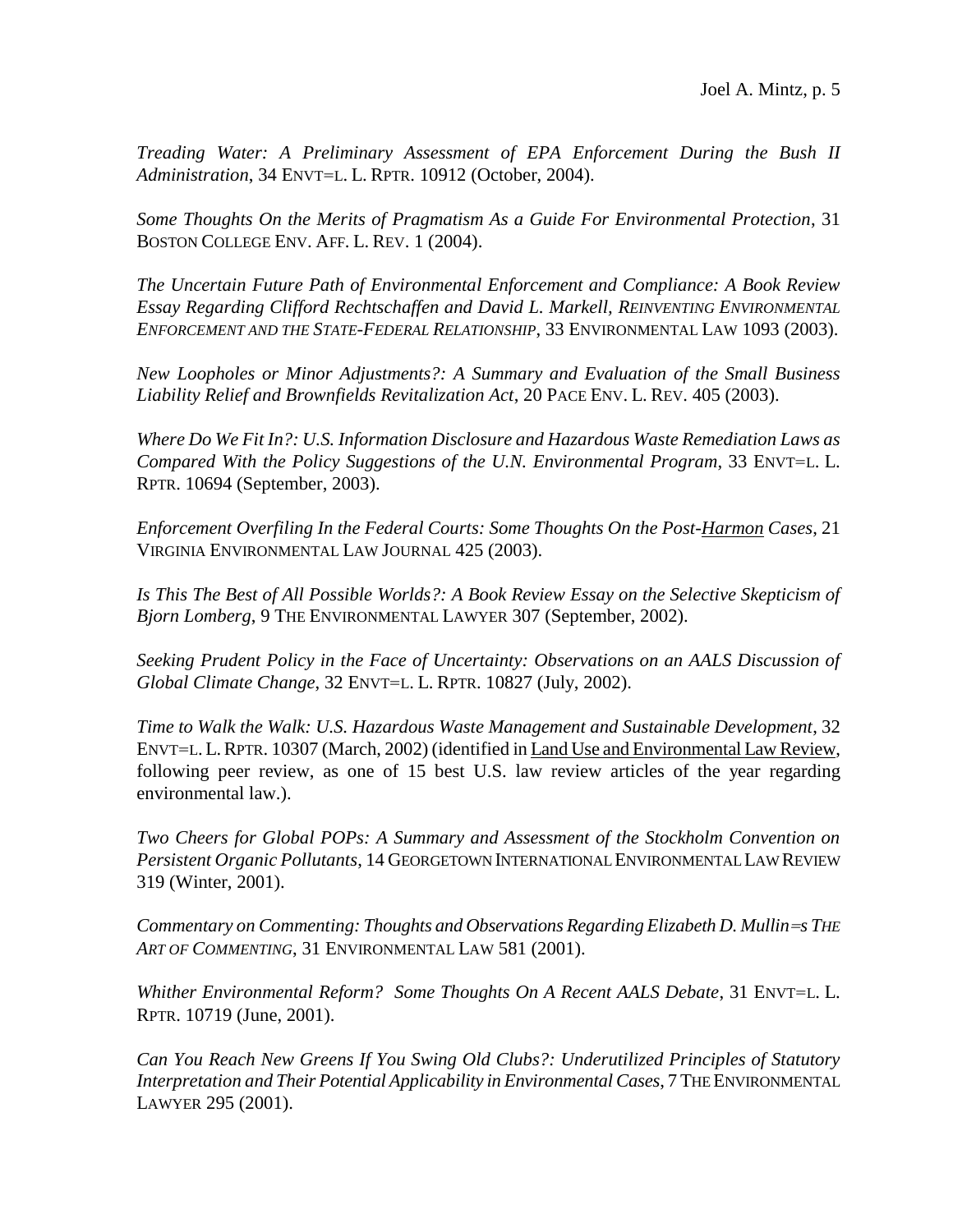Book Review of Oliver A. Houck, THE CLEAN WATER ACT TMDLPROGRAM:LAW,POLICY AND IMPLEMENTATION, 26 COLUMBIA JOURNAL OF ENVIRONMENTAL LAW 213 (2001).

*Scrutinizing Environmental Enforcement: A Comment on A Recent Discussion At the AALS*, 30 ENVT=L. L. RPTR. 10639 (August, 2000) (republished in 17 J. LAND USE AND ENV. L. 127, Fall, 2001).

*Rebuttal: EPA Enforcement and the Challenge of Change*, 25 ENVT=L.L.RPTR. 10538 (October, 1996).

*Introduction to Symposium on Growth Management: A Plan for Florida=s Future*, 20 NOVA L. REV. 585 (winter, 1996).

*The Future of Environmental Enforcement: A Reply to Paddock*, 21 ENVIRONMENTAL LAW 1543 (1992).

*Progress Toward A Healthy Sky: An Assessment of the London Amendments to the Montreal Protocol on Substances that Deplete the Ozone Layer*, 16 YALE J. INT. L. No. 2, 571 (1991).

*Economic Reform of Environmental Protection: A Brief Comment On A Recent Debate*, 15 HARVARD ENVIRONMENTAL LAW REVIEW No. 1, 149 (1991). (republished in M. Blumm. ed. THE INTERNATIONAL LIBRARY OF ESSAYS IN LAW AND LEGAL THEORY: ENVIRONMENTAL LAW, Dartmouth Pub. Co., London, 1992).

*Survey of Florida Local Government Law*, 16 NOVA L. REV. No. 1, 375 (fall, 1991).

*Survey of Florida Local Government Law*, 14 NOVA L. REV. No. 3, 919 (spring, 1990).

*Keeping Pandora's Box Shut: A Critical Assessment of the Montreal Protocol on Substances That Deplete the Ozone Layer*, 20 MIAMI INTER-AMERICAN L. REV. No. 3, 565 (summer, 1989)

*Agencies, Congress and Regulatory Enforcement: A Review of EPA's Hazardous Waste Enforcement Effort, 1970-1987*, 18 ENVIRONMENTAL LAW, No. 4, 683 (1988).

*Abandoned Hazardous Waste Sites and the RCRA Imminent Hazard Provision: Some Suggestions for a Sound Judicial Construction*, 11 HARVARD ENVIRONMENTAL LAW REVIEW, 247 (1987) (identified following peer review as one of the 15 best articles of the year on U.S. environmental law in LAND USE AND ENVIRONMENTAL LAW REVIEW.).

*EPA Enforcement: Critical Assessment Yields Mixed Review*, 3 ENVIRONMENTAL FORUM No. 7 at 12 (November, 1984).

*Enforcement in the Second Ruckelshaus Era: Early Trends and Unanswered Questions*, 2 ENVIRONMENTAL FORUM No. 11 at 6 (March, 1984).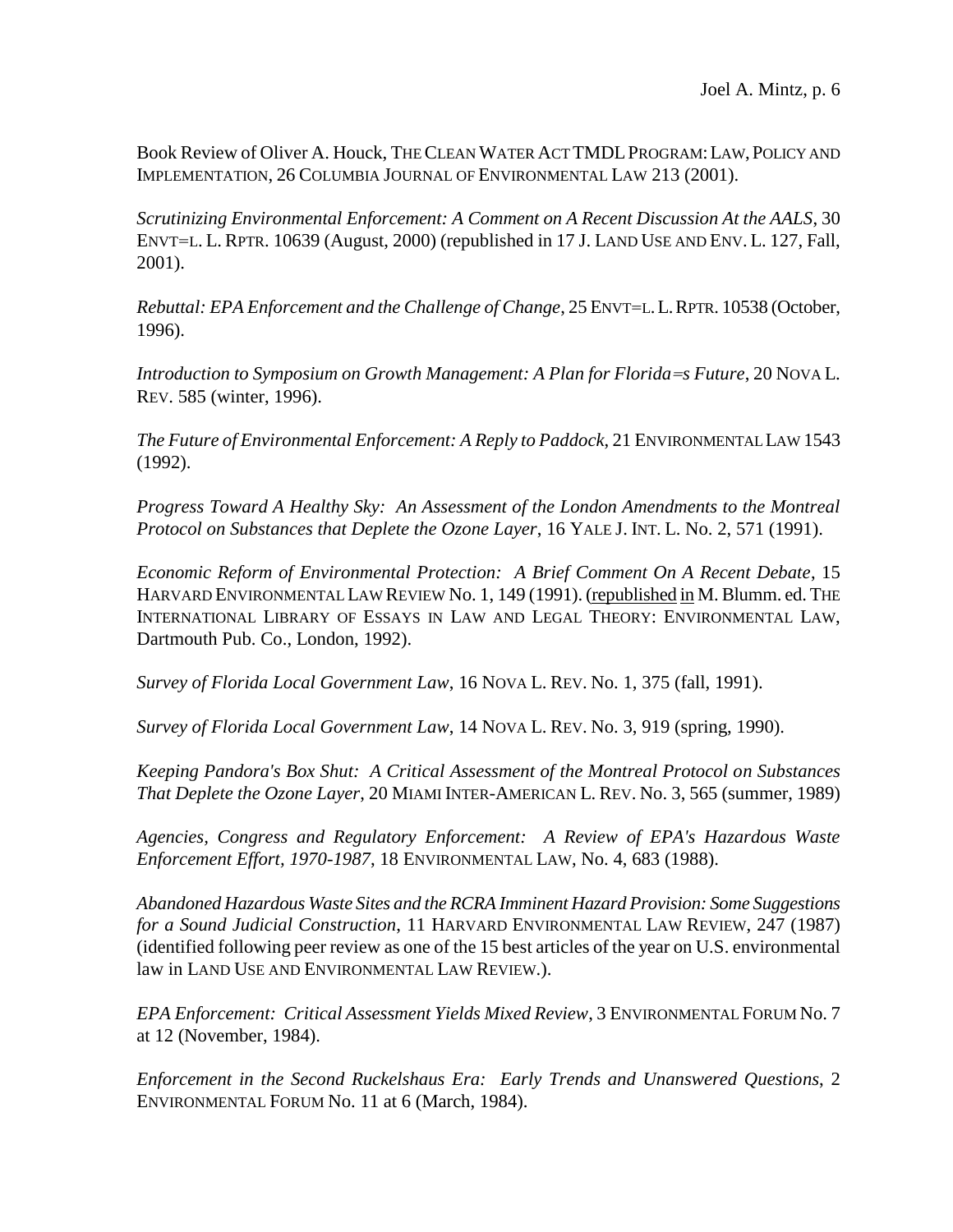Book Review of AIR POLLUTION: FEDERAL LAW AND ANALYSIS by Prof. David P. Currie, 8 COLUMBIA J. ENVT'L. L. 309 (spring, 1983).

*Teaching Environmental Law: Some Observations on Curriculum and Materials*, 33 J. LEGAL EDUC. 94 (1983).

# Other Legal Writings:

Twenty six essays regarding various aspects of land use planning, environmental law and policy, and tort law in various publications including continuing legal education books published by The Florida Bar; the NATIONAL LAW JOURNAL; the MIAMI HERALD; the newsletter of the American Bar Association Standing Committee on Environmental Law; the FLORIDA SIERRA CLUB NEWSLETTER (MIAMI GROUP) and the EPA TIMES.

Twelve op-ed essays on environmental legal issues published in newspapers in Florida.

Nine blog pieces posted online on the Center for Progressive Reform blog.

Perspective essay on enforcement of environmental laws (published online on the Center for Progressive Reform website) <www.progressivereform.org>.

# EMPLOYMENT:

# Law School Teaching:

Nova Southeastern University Shepard Broad Law Center Professor of Law Emeritus and C. William Trout Senior Fellow (July 2018 to present) Professor of Law (tenured) (July 1987 to June, 2018) Associate Professor (July, 1985 to June, 1987) Assistant Professor (August, 1982 to June, 1985).

University of Florida Levin College of Law Visiting Professor (Spring Term, 2011)

Florida International University Law School Visiting Professor (Fall Term, 2003)

Courses Taught: Environmental Law, Land-Use Planning, State and Local Government Law, Comparative Environmental Law, and Torts.

Seminars Taught: Environmental Enforcement, Land Use Planning, Environmental Law, State and Local Government Law, and Advanced Clinical Seminar in Environmental and Land Use Law.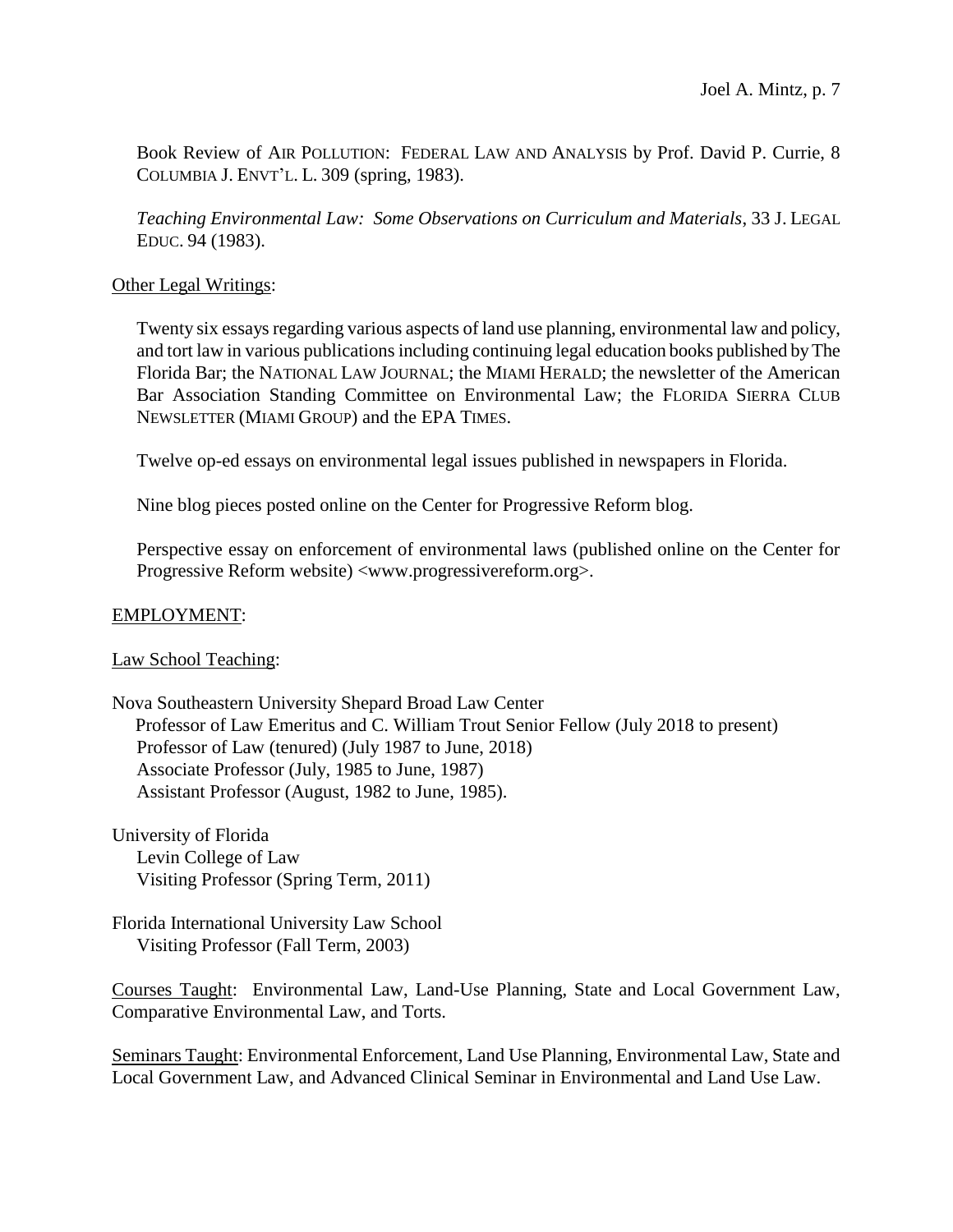Highly complimentary teaching evaluations received consistently from students in *all* courses and seminars taught. Overall ratings from students of above nine (out of a possible ten) in every law school course taught since 1982.

#### Administrative Duties:

Founder and co-director, Clinical Program in Environmental and Land Use Law, spring, 1997 to 2006.

Program Director, Costa Rica Summer Program in Comparative Environmental Law and International Human Rights, summer, 2001.

Chair and/or member of various university and law school faculty committees, including Contract Renewal, Promotion and Tenure, Curriculum, Distinguished Speakers, Faculty Development, Human Resources, Law School Self-Study, Scholastic Standing, Budget, Faculty Recruitment, Governance, Research Grants, Environmental Affairs, and New Faculty Orientation.

Legal Practice and Clerkship: Full-Time:

1980-81 Senior Litigation Attorney Office of Hazardous Waste Enforcement United States Environmental Protection Agency Washington, D.C.

> Represented federal government in litigation involving hazardous waste disposal sites which pose an imminent hazard to health or the environment: drafted pleadings, briefs and discovery documents, participated in evidentiary proceedings, oral arguments, depositions and in camera conferences, examined scientific experts, conducted legal research, negotiated settlement agreements.

1979-80 State Relations Coordinator and Policy Advisor Office of the Regional Administrator United States Environmental Protection Agency Chicago, Illinois.

> Advised top management in EPA Mid-West Regional Office as to legal, policy and budgetary matters. Represented EPA to state environmental officials, industrial interests, and citizens' organizations.

1977-78 Chief Attorney, Case Development Unit Water and Hazardous Materials Enforcement Branch United States Environmental Protection Agency Chicago, Illinois.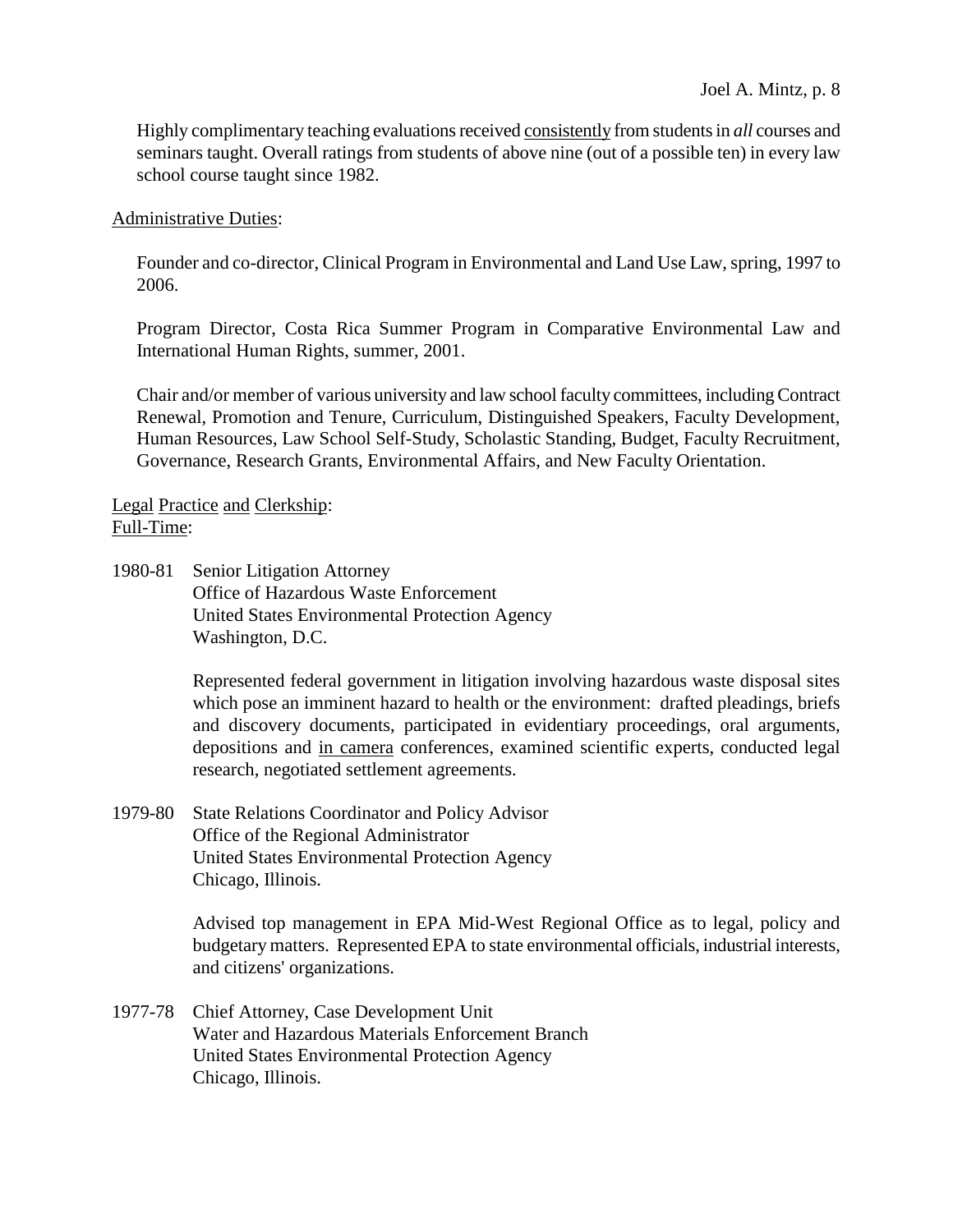Supervised 11 attorneys in administrative and judicial enforcement of federal Clean Water Act and related EPA regulations. Handled litigation and negotiation of high priority enforcement matters.

1975-76 Enforcement Attorney

Air Enforcement Branch United States Environmental Protection Agency, Chicago, Illinois.

Represented EPA in administrative and judicial proceedings to enforce the federal Clean Air Act. Negotiated air pollution clean-up agreements with representatives of the steel, electric utility, petroleum, and rubber industries.

# Part-Time:

Natural Resources Defense Council New York, New York Law Clerk (summer, 1974).

Williamson and Williamson New York, New York Law Clerk (1972-73).

Public Education Association/ New York Lawyer's Committee for Civil Rights Under Law Community School System Project New York, New York Law Clerk (summer, 1973).

# EDUCATION:

Graduate Legal:

Columbia University School of Law, New York, New York J.S.D., May, 1989. LL.M., October, 1982.

Doctoral Thesis: *Hazardous Waste Enforcement in Federal Courts and Agencies*

Lawrence A. Wien Research Fellow (August, 1981 to July, 1982)

Undergraduate Legal:

New York University School of Law, New York, New York J.D., June, 1974.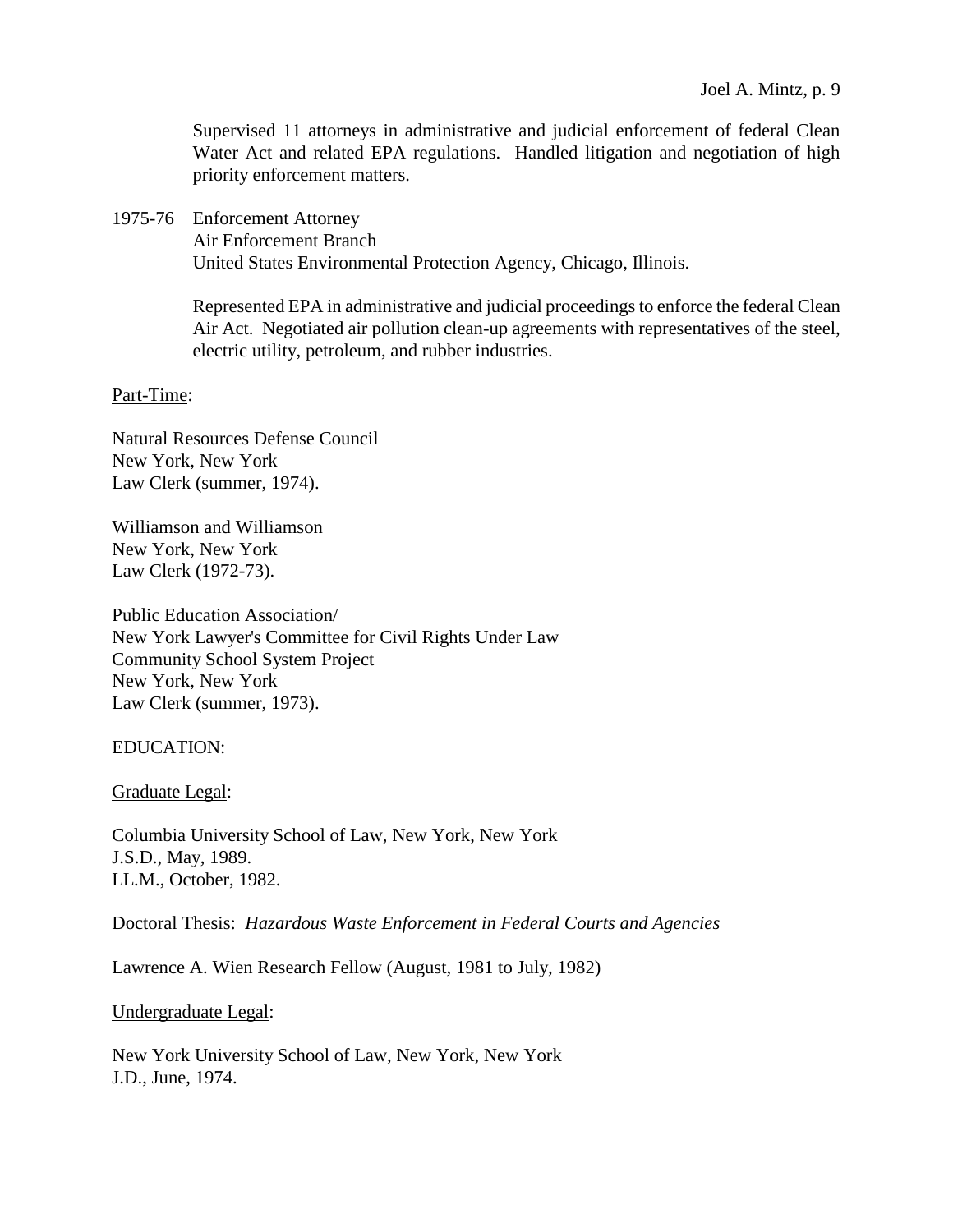Co-Chair, NYU Law School Environmental Law Council, 1973-74.

Participant in clinical program in environmental litigation at New York office of Natural Resources Defense Council.

Grades generally reflected strong academic performance.

Undergraduate:

Columbia College, Columbia University, New York, New York B.A., June, 1970.

Dean's List (three years).

Grades generally demonstrated very good academic attainment.

Columbia Political Science Department designee for Henry J. Evans Fellowship, 1970.

Active participant in campus service organizations and in curriculum reforms at Columbia College.

# AWARDS AND HONORS:

United States Environmental Protection Agency Bronze Medal for Commendable Service -- May, 1979.

Citation: "For dedicated efforts which stand as a model of professional excellence in handling complex environmental enforcement cases of great significance and in fairly, efficiently and creatively administering an important environmental enforcement program."

United States Environmental Protection Agency Special Service Award -- May, 1978.

For effective legal work in precedent-setting enforcement litigation.

Nova Southeastern University University President=s Faculty Scholarship Award - June, 2003**.**

For excellence in research and scholarship.

Nova Southeastern University University President=s Faculty Research and Development Grant - June, 2008.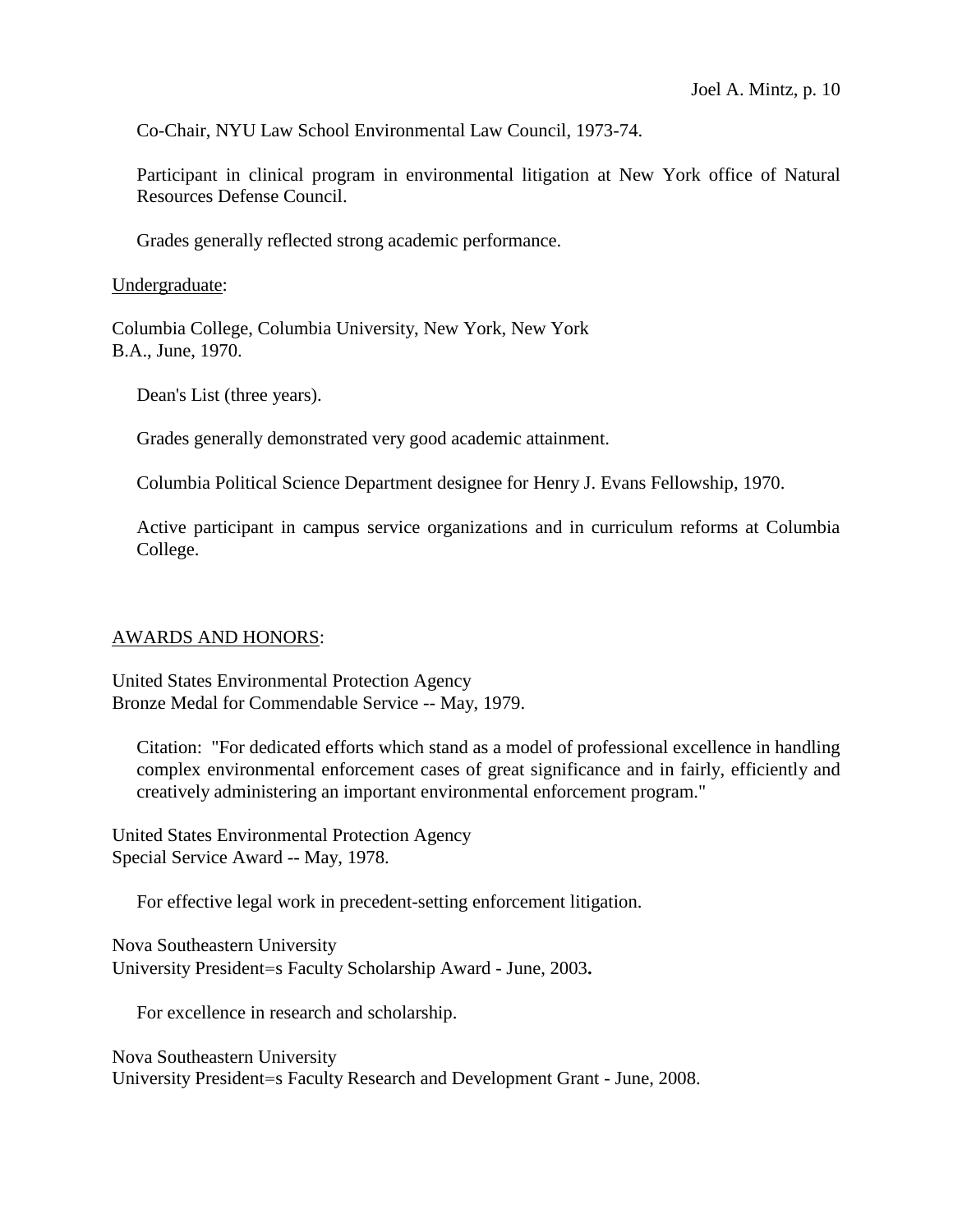For meritorious scholarship.

Shepard Broad Law Center Professor of the Year - 2012-2013

 Citation: "In recognition of significant contributions to research and scholarship and exceptional instruction."

Biographical listings in WHO=S WHO IN AMERICA, WHO=S WHO IN THE WORLD, WHO=S WHO IN AMERICAN LAW, WHO=S WHO IN THE SOUTH AND SOUTHWEST, WHO=S WHO IN AMERICAN EDUCATION, CONTEMPORARY AUTHORS, and THE DIRECTORY OF AMERICAN SCHOLARS.

#### MISCELLANEOUS:

#### Activities:

Speeches and presentations to scholarly conferences and professional and trade associations; occasional appearances on television and radio public affairs programs (1982 to present).

Legal consulting to other attorneys (on both compensated and *pro bono* basis) (1982 to present)

#### MEMBERSHIPS:

American Law Institute (elected member since 2009).

Fellow, American Bar Foundation (elected fellow since 2011).

Chair, Section on State and Local Government Law, Association of American Law Schools (1995) (member, executive committee and editor of Section newsletter, spring, 1991 to present).

International Council of Environmental Law (elected member).

International Union for the Conservation of Nature, Environmental Law Commission (elected member).

Committee on Source Removal of Contaminants in the Subsurface, National Academy of Sciences/National Research Council (August, 2002 to January, 2005) (appointed member).

American Bar Association, Sections on Energy, Environment and Resources and State and Local Government Law.

Center for Progressive Reform (Member Scholar, spring, 2003 to present; Board Member, spring, 2019 to present).